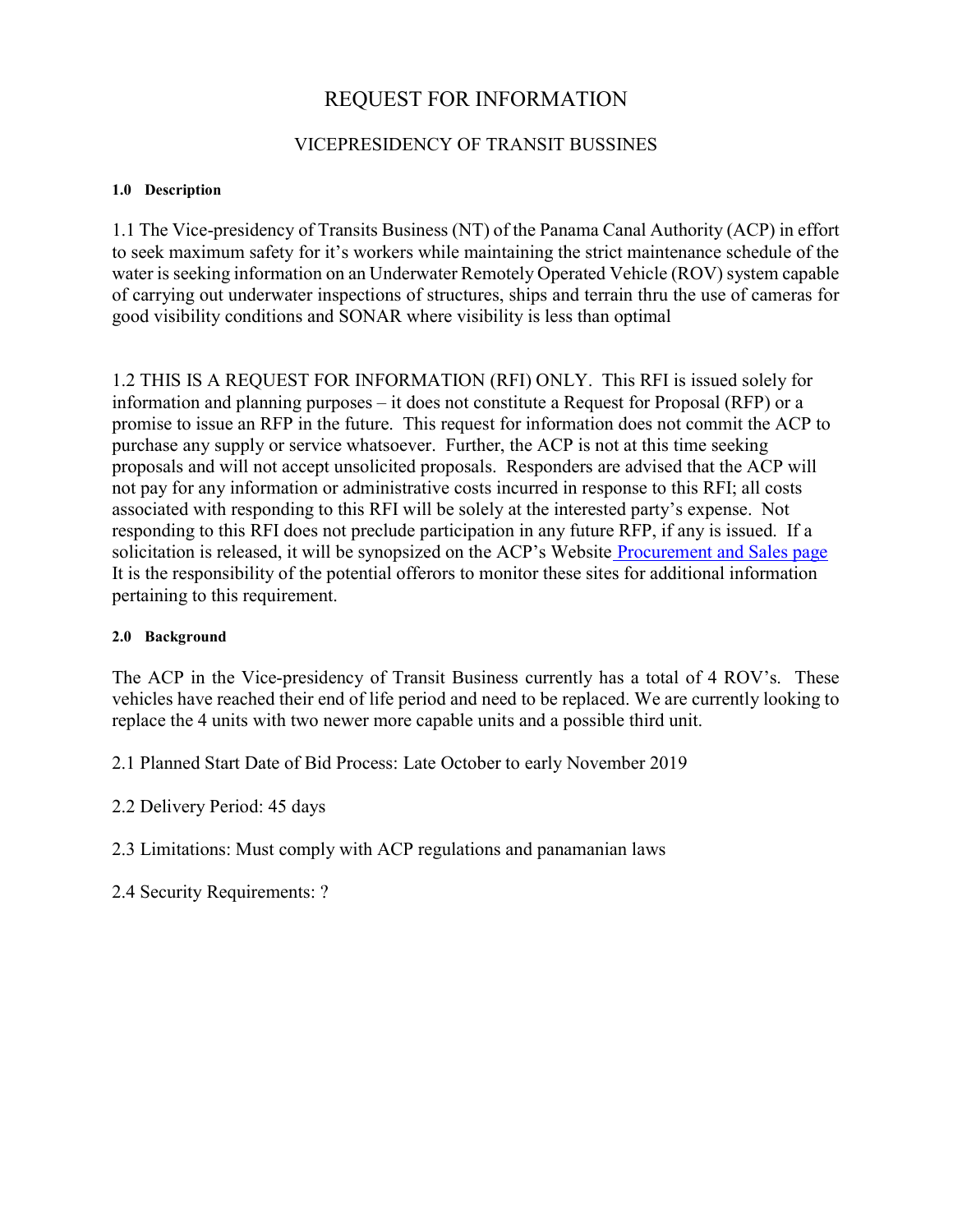#### 3.0 Requested Information

The NT is looking for an ROV model with the following characteristics

## Operating conditions:

The Panama Canal area is a diverse water environment contains Tropical Fresh Water and tropical Sea water, as well as a mix of Fresh water with Tropical Sea water the ROV must be able to work an perform in all water densities; without the need of a major structural to the body or carriage, at the most a simple calibration or value adjustments in the navigation and control software.

The water visibility it is also very diverse it can go from good horizontal visibility (30 feet or more) to almost cero (Less than 1 foot) in addition the water can contain suspended solids (sediments) where the measures can range from 1 NTU up to 500 NTU's)

Currents in the area can also range from cero to about 5 knots, the ROV should be able to navigate and maneuver and maintain position in these currents.

The ROV and systems should be able to work well from a portable power source because some of the areas of work are outside of the power grid.

### Physical requirements or Constraints:

The maximum number of personnel needed to launch the vehicle should be two (2) therefore the weight of the vehicle must not exceed 70 lbs. It should be configured in such manned that it allows for the launching of the vehicle over the side of from a small boat, craft or ship, pier or similar installation, as well the banks of a river or channel.

The preferred dimensions for ROV are as follows:

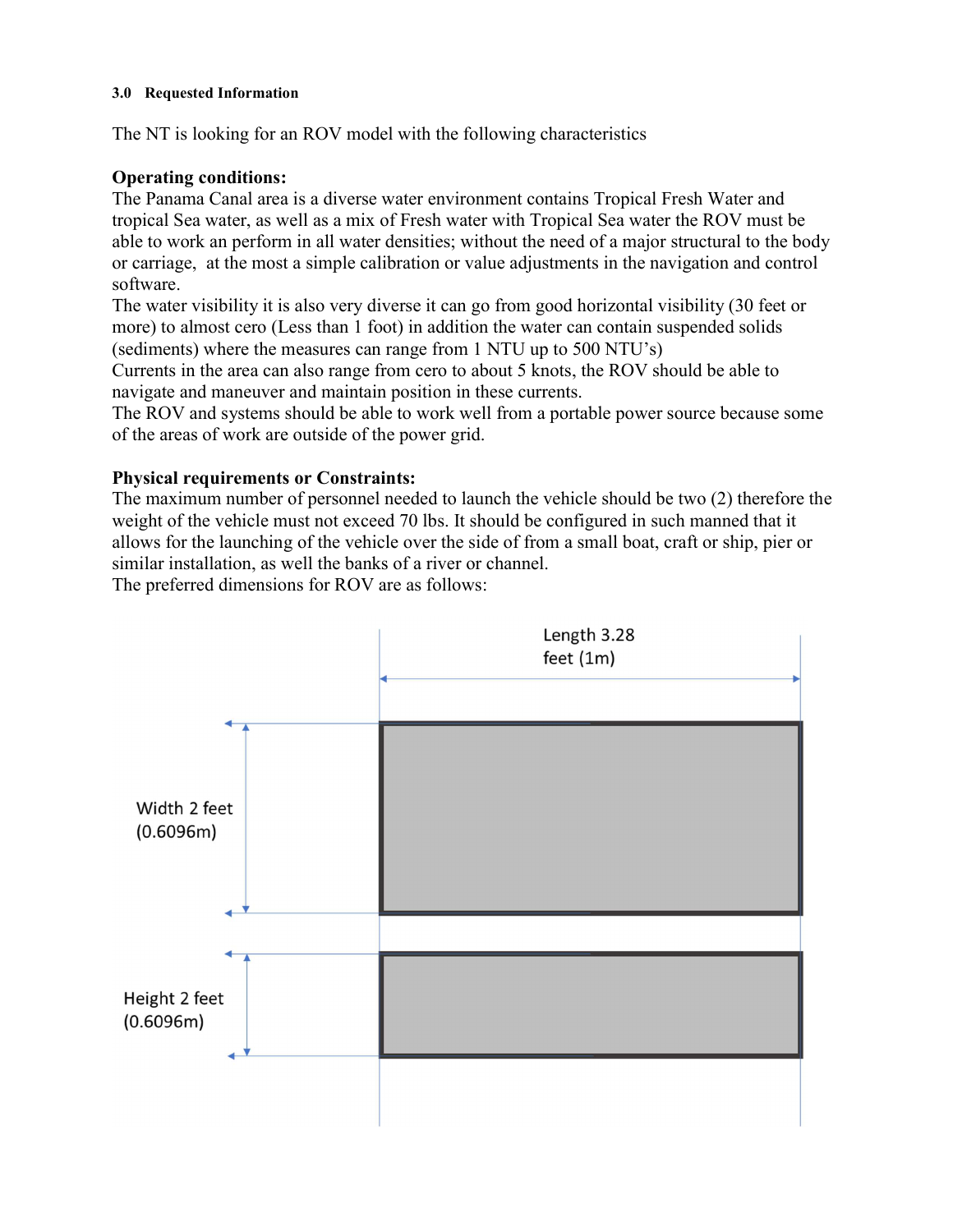The controls, reels, and other related equipment needed for the operation of the ROV should be fitted in an enclosed case where it should operate from without the need to be taken out, also it must be waterproof, Panama is a tropical climate and it changes rapidly from sunny to thunderstorm in a matter of minutes, surrounded by two oceans therefore components must be weatherized and corrosion resistant.

## Hardware requirements:

Thrusters must be installed in a multi axis configuration a minimum of 6 thrusters is required.

Hi resolution imaging sonar (HRIS) is required, the main task of the ROV to carry out inspections of underwater structures, ships, boats, diverse types of vessels and floating equipment, also the possibility of it being used for search and rescue operations under difficult and/or cero visibility environment.

A tilting mount for the HRIS would be an advantage but it is not required if ROV is able to tilt and hold position in the desired direction.

A secondary multibeam sonar for navigation or large area search operations might be required or at least the option of integrating one into the drone.

The ROV must include DVL or USBL system for positioning and tracking must be integrated into the navigation software.

The drone must have expansion capabilities, such as a robotic arm, or a thickness gauge and other accessories.

A list of available accessories must be included in this RFI this includes but it is not limited to Grabber or Robotic arm, thickness gauge, cleaning lance, and other commonly used attachments.

Minimum of one HD (4k) Camera mounted with PTZ capabilities, it must be able to record video and take pictures, the data can be stored on the ROV but it must be accessible from the control console, the camera can be used for navigation and for inspection.

A system to attach additional buoyancy devices or a way to increase buoyancy, would be a added value to the proposition since we currently have equipment and devices that we would might want to deploy on and ROV instead of the current vehicle due to constrains in the area of operation, some of these include: Multibeam Echosounders, Echoscopes, and Scanning Sonars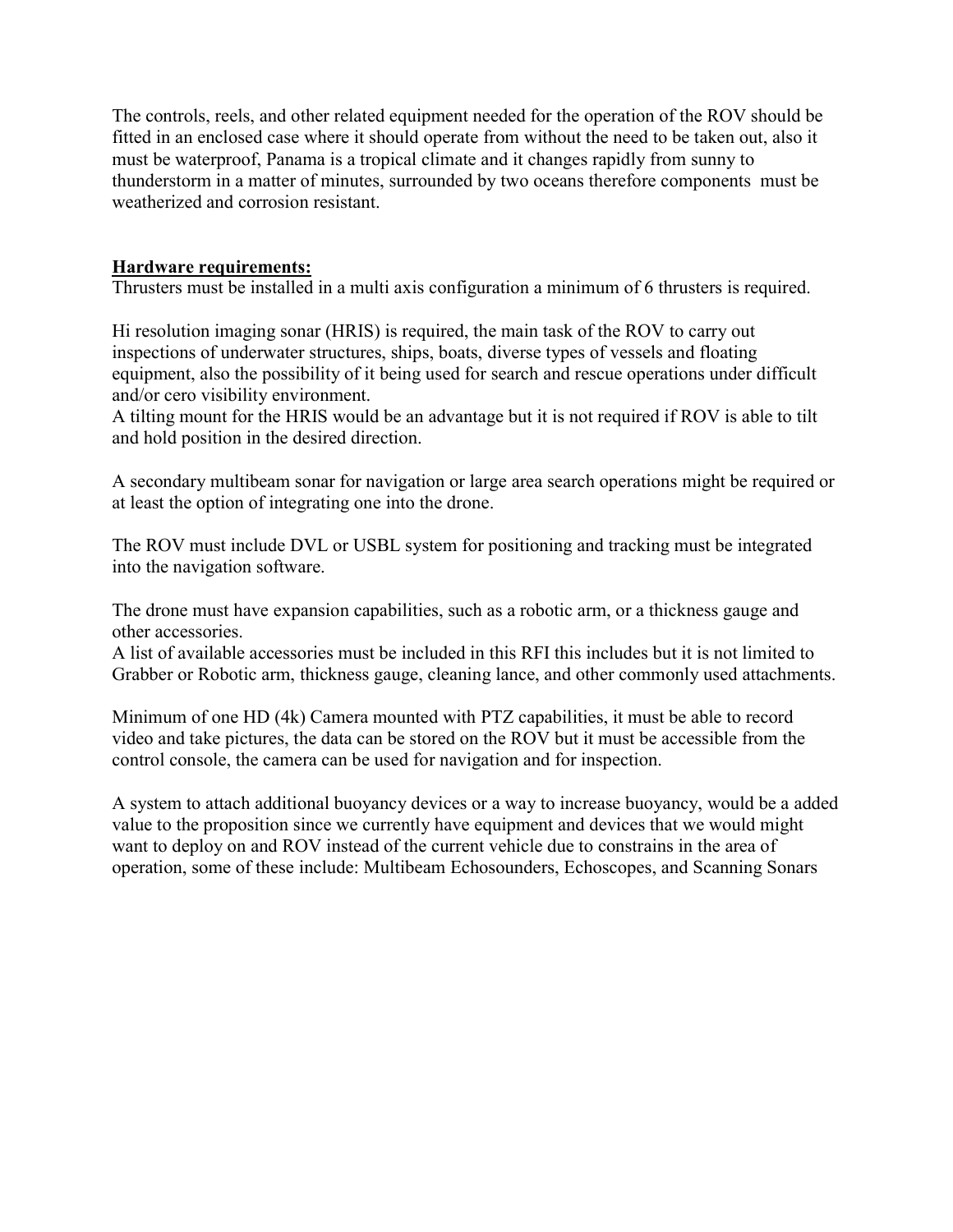## Software requirements

The ROV must include software for piloting and underwater navigation, that must be able to save, and payback missions, also it must allow for mission to be uploaded into the system (via USB at the very minimum) and be executed.

We prefer to have two dedicated stations one where all required information of piloting the vehicle is displayed and another station where inspection cameras, and sonar info can be displayed so that a second operator can assist with the inspection data while one operator takes care of the drone piloting and positioning

Sonar data viewing and control software must also be included and integrated into the consoles, if two different sonar are used for navigation and inspection, we would expect the inspection information to be displayed on the second monitor, whole navigation on the primary display.

The software must also be able to capture images, videos and data from sonar to be exported to other systems in the case of DVL or USBL integrate this data so we can rapidly determine the position and recorded for future reference or use.